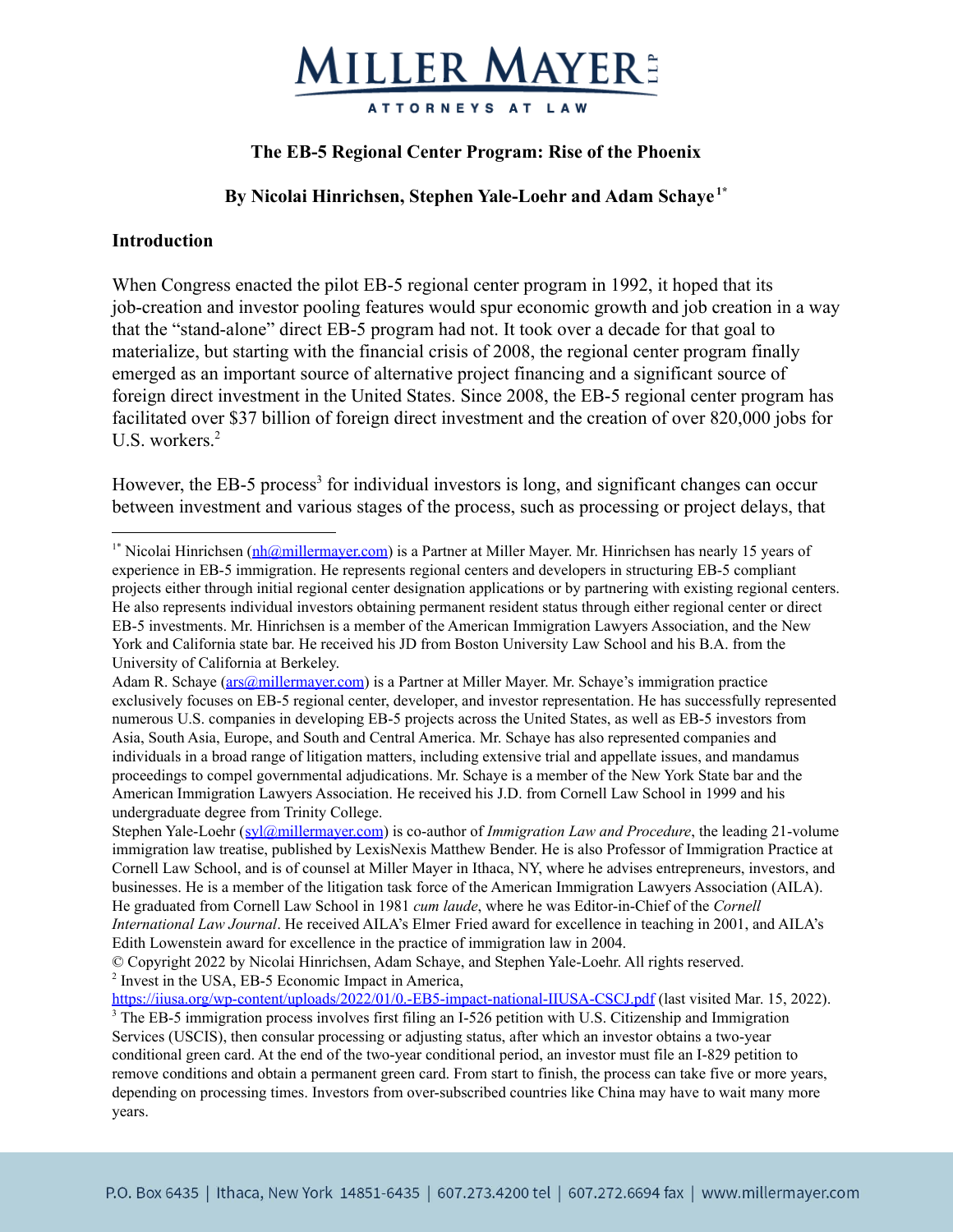

can affect immigration and investment success. The ultimate existential risk of the regional center program, however, has always been the fact that Congress did not make it permanent. Since enacted in 1992, Congress at various times extended the program with only short lapses in authorization. However, in the December 2020 extension, Congress de-coupled the regional center program from other "must-pass" pilot programs like E-Verify, the Conrad-30 waiver program, and religious workers visa programs. This was intended to exert pressure on the EB-5 industry to force consensus on reform legislation.

The success of the regional center program after 2008 strained the existing legislative guideposts governing process and conduct, and as is true of any moneyed industry, bad actors resulted in negative press. To address such concerns, members of Congress had introduced as early as 2015 proposed legislation to curb regional center program abuses and increase oversight and compliance. Many in the industry balked at those proposed reforms. Others resisted any new legislation that did not address visa number relief. Then came the June 30, 2021 regional center program lapse. This nearly nine-month lapse shook the EB-5 industry to its core. U.S. Citizenship and Immigration Services (USCIS) stopped adjudicating regional center program-affiliated I-526 petitions and the State Department stopped issuing any regional center program-affiliated visas, leaving over 32,000 families in the lurch both in the United States and abroad, with relocation plans put on hold, work authorizations expiring, and dependent children aging out. As the real possibility of a permanent lapse in the regional center program came into focus, the EB-5 industry and Congress finally agreed on legislation. Like a phoenix rising from the ashes, the regional center program has been resurrected.

On March 15, 2022, President Biden signed a \$1.5 trillion omnibus spending bill that included the EB-5 Reform and Integrity Act of 2022 (the "2022 EB-5 Act"). <sup>4</sup> The 2022 EB-5 Act extends the regional center program for five years, until September 30, 2027. It also makes major changes to the regional center program. Highlights include:

- Increasing the minimum investment amount to \$800,000 for projects in targeted employment areas (TEAs) or "infrastructure projects." Otherwise, the investment amount is \$1,050,000;
- Permitting concurrent filing of adjustment of status applications with I-526 petitions;
- Establishing age out and project failure protections for dependents and investors in certain circumstances;
- Enacting grandfathering provisions permitting USCIS to continue to process EB-5 petitions if the EB-5 regional center program lapses in the future;
- Codifying that USCIS, not States, are to designate TEAs using only single or adjacent census tracts;
- Requiring a fund administrator for most EB-5 projects;
- Imposing myriad regional center reporting requirements, participant restrictions, and sanctions on bad actors;

<sup>4</sup> Consolidated Appropriations Act, 2022, Pub. L. No. 117-103, 136 Stat. 49. The EB-5 provisions constitute Division BB of the appropriations act.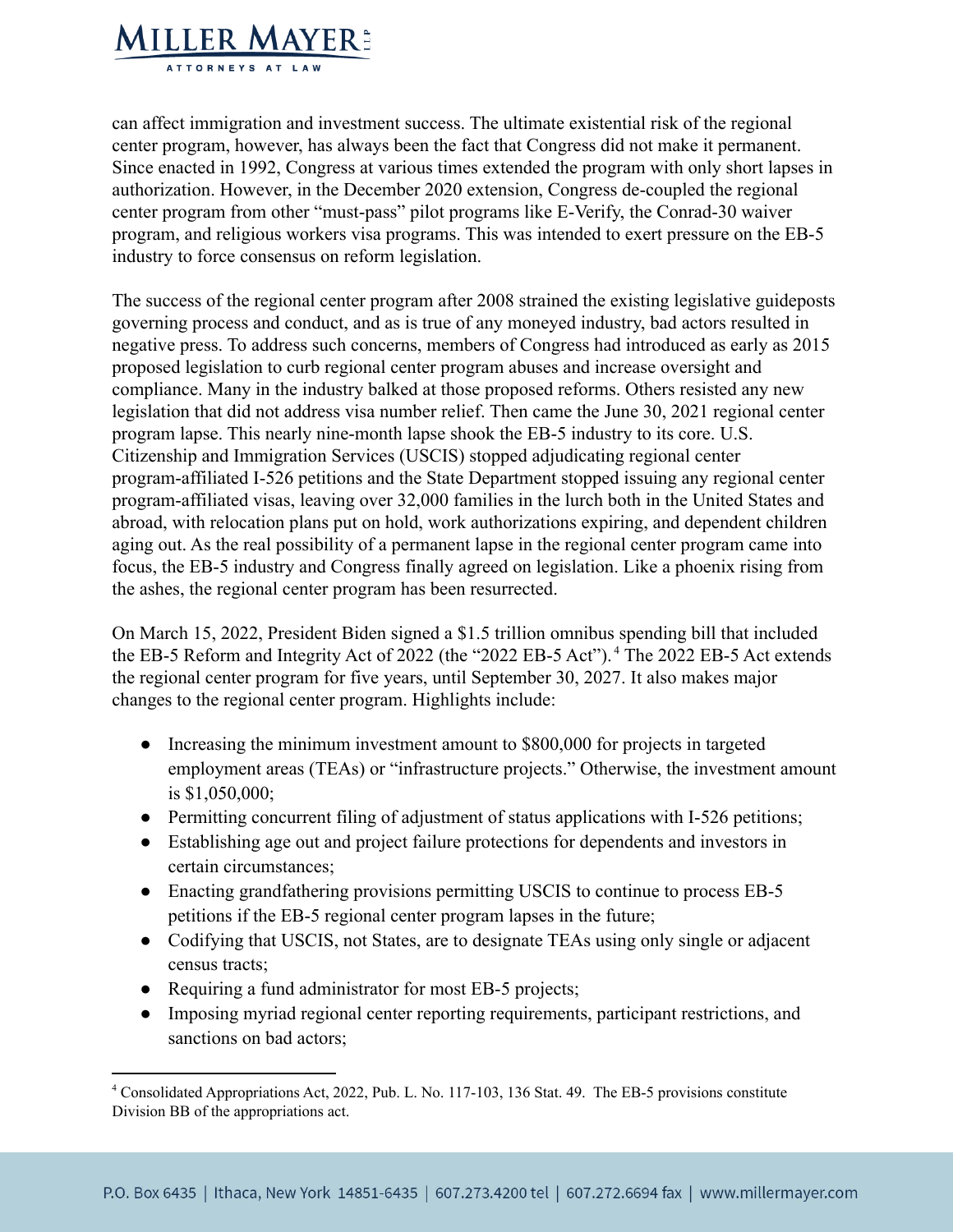

● Requiring promoters and migration agents to register with USCIS and disclose fees earned from investors and regional centers.

This article describes generally how the 2022 EB-5 Act affects existing investors, future investors, regional centers, project developers, and overseas migration agents.

These are early days, and this article is limited to the four corners of the 2022 EB-5 Act. Many articles will be written on specific features of the 2022 EB-5 Act involving complicated immigration and securities law issues, changes in job counting and economic modeling, and the reach of U.S. regulatory law to overseas migration agents, to name just a few of the thorny issues the EB-5 industry will need to contend with. This level of analysis is beyond the scope of this article. Moreover, USCIS must still publish implementing regulations and EB-5 stakeholders will need to provide perspective and feedback in the hope that the regulations in fact implement what Congress intended when passing the 2022 EB-5 Act.

## **1. Impact on Existing and Future EB-5 Investors**

**MILLER MAYER:** ATTORNEYS AT LA'

*Investment Amounts and Adjudication*. Existing EB-5 investors, meaning investors who have pending or approved I-526 petitions filed pursuant to either the regional center program or a "direct" EB-5 project, are specifically not subject to the higher investment amounts. We hope that the USCIS Investor Program Office<sup>5</sup> and the State Department will immediately resume adjudication of regional center program petitions and applications.

Future investors must invest \$800,000 in a TEA or infrastructure project. We describe what constitutes a TEA or infrastructure below. Otherwise, the investment amount is \$1,050,000. Upon expiration of the current extension, and every five years thereafter, the \$1,050,000 investment amount will increase, based on the change in the consumer price index. The lower investment amount will be equal to 75% of the new higher amount.

*Concurrent Filing.* If a visa is currently available, the 2022 EB-5 Act permits concurrent filing of an adjustment of status application. An applicant must be in the United States in valid nonimmigrant status to file an adjustment application. Thus, existing investors with a pending I-526 petition (whether direct or regional center-based) and who are currently studying or working in the United States (for example, in F or H-1B nonimmigrant status), or otherwise legally present, can in most circumstances immediately file an adjustment application, provided that a visa is immediately available. Concurrent filing has been available in other visa categories and is a significant provisional immigration benefit to obtain travel and work authorization during the pendency of the I-526 and the adjustment of status application. This change will help thousands of investors and accompanying dependents who can now avail themselves of benefits previously unavailable to them.

<sup>&</sup>lt;sup>5</sup> The USCIS Investor Program Office is tasked with adjudicating all EB-5 related petitions for both investors and regional centers.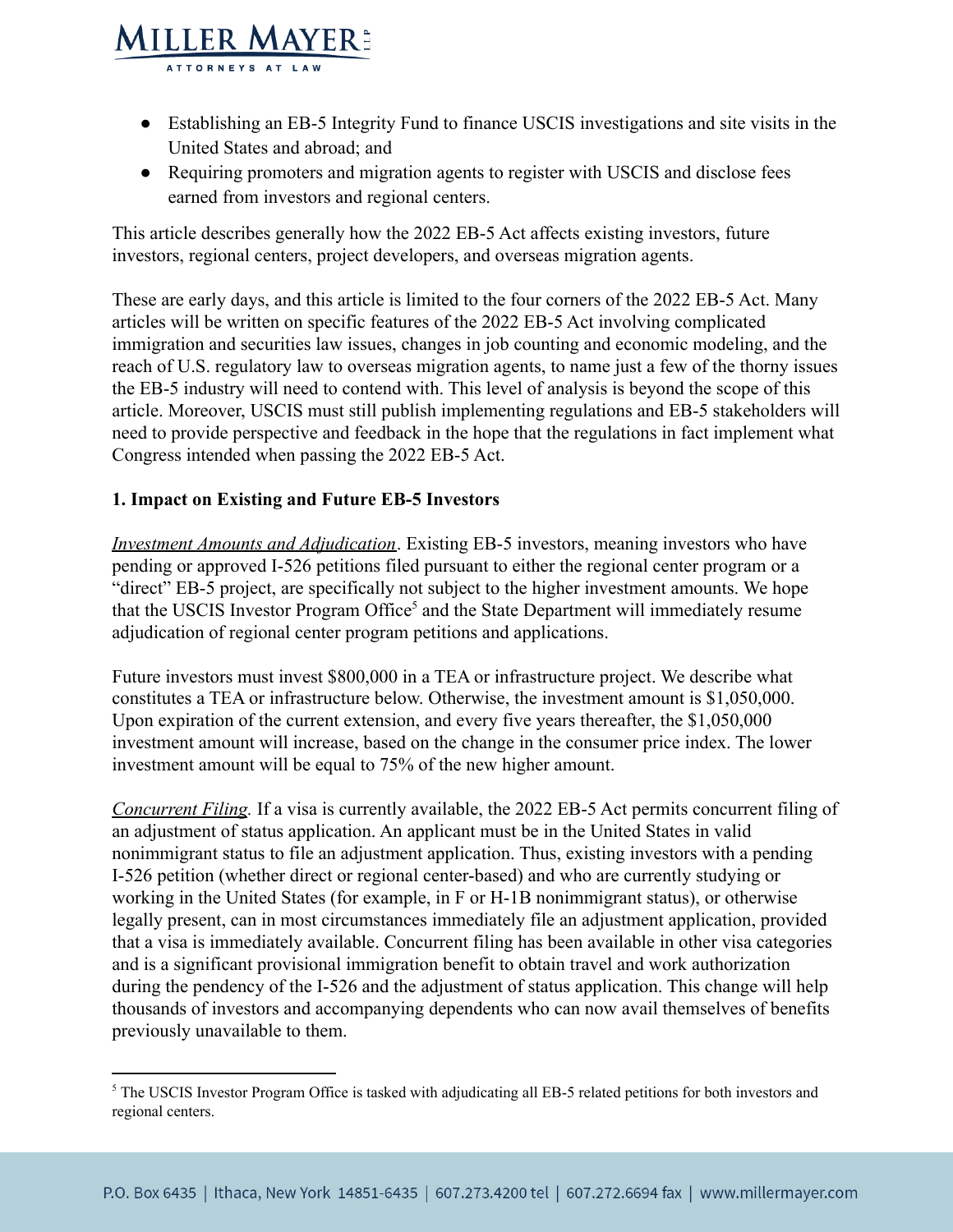

*Grandfathering Provisions.* Existing investor anxiety mounted with each passing day the regional center program remained lapsed after June 30, 2021. Many investors felt the U.S. government and EB-5 industry stakeholders failed to protect their interests after they made good faith investments. A sense of betrayal permeated commentary on blogs, chat boards, and investor forums. Some investors advocated for a stand-alone grandfathering bill to protect existing investors by ensuring that USCIS would continue to adjudicate petitions submitted before the lapse. These concerns were further amplified by the establishment and growth of investor-focused lobbying groups, chief among them the American Immigrant Investor Alliance (AIIA). AIIA members - ordinary EB-5 investors - were able to meet in December 2021 with congressional staffers and offer first-hand insights on the cost and impact of the lapse to individual investors. Their efforts persuaded Congress to include in the 2022 EB-5 Act a section that protects EB-5 investors from expired legislation for petitions filed on or before September 30, 2026. Many will consider this date the de-facto expiration date (subject to future re-authorization) of the regional center program extension.

*Age-out Protections.* The 2022 EB-5 Act contains welcome age-out protections for dependent children in certain circumstances. If the conditional permanent resident status of a "child" over 21 is terminated following denial of an I-829 petition, the individual will still be considered a dependent "child" if still unmarried and if the principal applicant files a new I-526 or I-829 petition within one year of the I-829 denial. Likewise, the saving provision protecting good faith investors from the bad acts of project sponsors, discussed in more detail below, contains age-out protections for investors' dependent children.

*Source of Funds*. The 2022 EB-5 Act codifies into law much of the guidance and policy that USICS previously used to determine the eligibility of investors' source of funds. The most significant change made in source of funds is the scope of USCIS' analysis, which now extends to the administrative fee and fees "associated" with the EB-5 investment. Filing fees and attorney's fees may be included, depending on how expansive a definition USCIS chooses to apply. This new standard of course means that the actual investment amount subject to lawful source of funds analysis is closer to \$900,000, well above the new \$800,000 statutory minimum investment amount.

*Protections for Good Faith Investors.* The 2022 EB-5 Act contains protections for good faith investors from denials of immigration benefits because of the bad acts of project sponsors, including regional centers, new commercial enterprises (NCEs), or job creating enterprises (JCEs). Previously, the termination of a regional center during the pendency of an I-526 petition or during an investor's conditional permanent resident status would result in the denial of EB-5 immigration benefits, even if a good faith investor complied with all EB-5 program requirements. The 2022 EB-5 Act provides that upon termination of a regional center, USCIS must notify affiliated investors of a termination. Investors then have 180 days to reaffiliate with a different regional center. The new regional center's approved geographical boundaries do not need to cover the project location.

If a regional center was terminated before enactment of the 2022 EB-5 Act, good faith investors have at least 180 days from the effective date to reaffiliate. While the new provision applies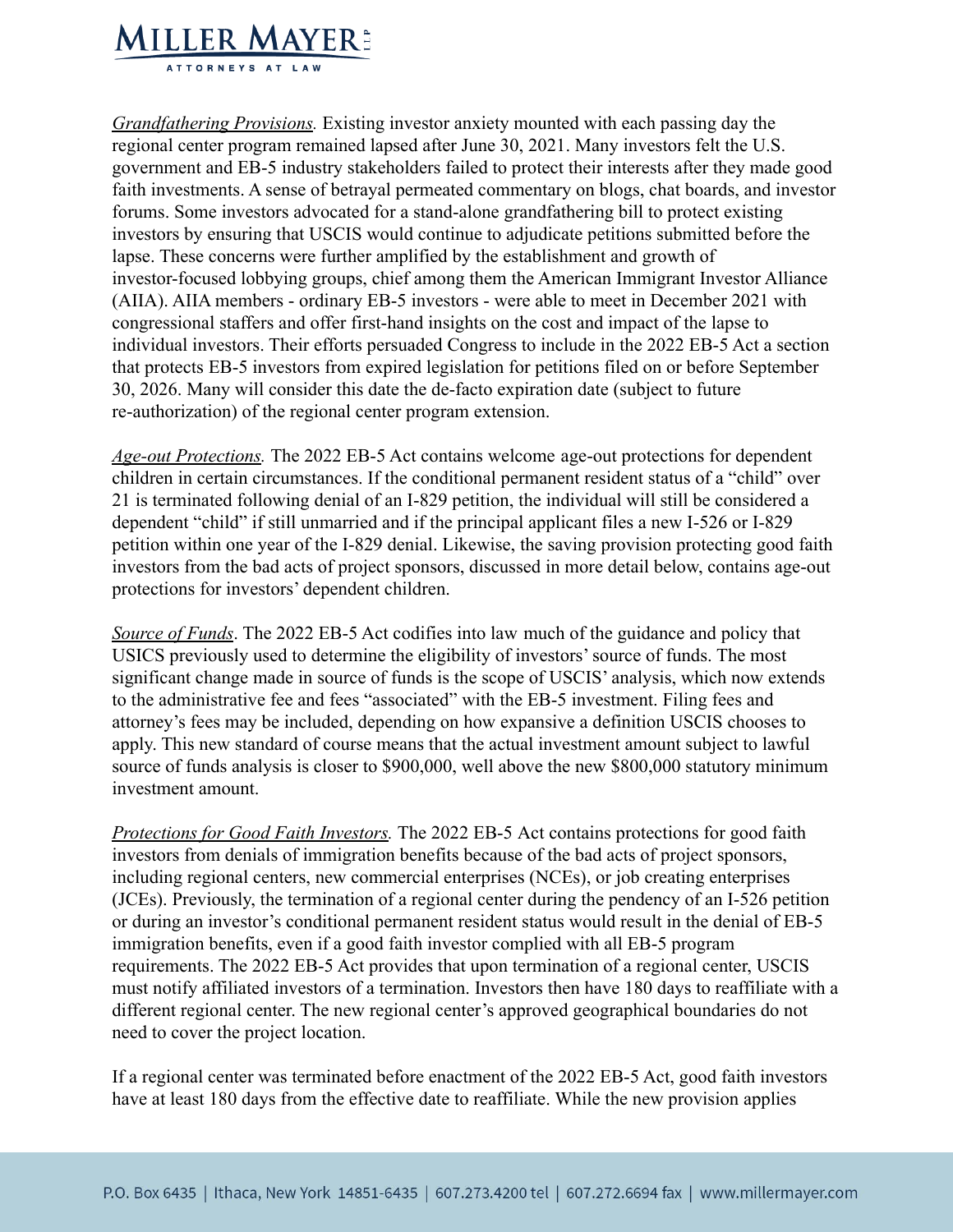

where regional centers were previously terminated, it is seemingly unnecessary, as the 180-day period runs from the date USCIS notifies investors of the termination. As an alternative to reaffiliation, in certain circumstances good faith investors can also save their immigration benefits by investing additional funds. Where the bad acts of the project sponsor resulted in insufficient job creation, investors can (i) re-invest with a new regional center (where the regional center is at fault) or (ii) re-invest as much money as necessary to create the required jobs (where the NCE or JCE is at fault).

To use the good faith investor savings provision in the new law, an investor must file an amendment to their existing petition, including a new business plan if necessary. USCIS will not deem such amendments to be a material change affecting eligibility. Reinvesting investors retain their original priority date and dependent children will not age out.

*Timely Processing.* USCIS' website currently states that the average I-526 adjudication is between 52 and 77 months, while the I-829 processing average is between 39 to 72 months. Why EB-5 petitions have some of the longest adjudication timeframes baffles EB-5 practitioners and enrages good faith investors. While the 2022 EB-5 Act does not grant an expedited processing option for EB-5 petitions, it does require USCIS to complete a fee study by March 2023. The study will establish fees sufficient to permit, on average, USCIS to adjudicate initial and exemplar I-924 applications within 180 days, or 90 days if the exemplar project is located in a TEA. I-526 and I-829 petitions should be adjudicated, on average, within 240 days, or 120 days if the I-526 petition involves a TEA investment.

#### **2. Impact on Regional Centers and Developers**

The 2022 EB-5 Act makes far reaching changes that will result in some current regional center operators being unable to continue in the regional center program, and which will significantly increase the cost of running a regional center and complying with the new rules. The 2022 EB-5 Act also makes some tweaks to job counting and creation requirements for the types of jobs necessary for petition approval. The 2022 EB-5 Act repeals the prior regional center section and provides a 60-day period before which the new section takes effect.

*I-924 Applications, Business Plans and Amendments*. Exemplar pre-approval applications now must be filed before an investor may file any associated I-526 petition. While this was already a "best practice" methodology among most regional centers, the 2022 EB-5 Act memorializes the approach. It is also less onerous than earlier versions of the bill, which would have required I-924 approval before an I-526 petition could be filed. Upon certification by the investor, the records contained in the I-924 exemplar can be incorporated by reference in the associated I-526 petitions.

Regional centers must file an amendment 120 days before organizational, ownership, or administrative changes, including sale of the regional center. An exception is made in exigent circumstances, in which case the regional center must notify USCIS of any such change within five days. The 2022 EB-5 Act also provides that USCIS may establish procedures for amendments to I-924 exemplar applications. One welcome feature of this section is the specific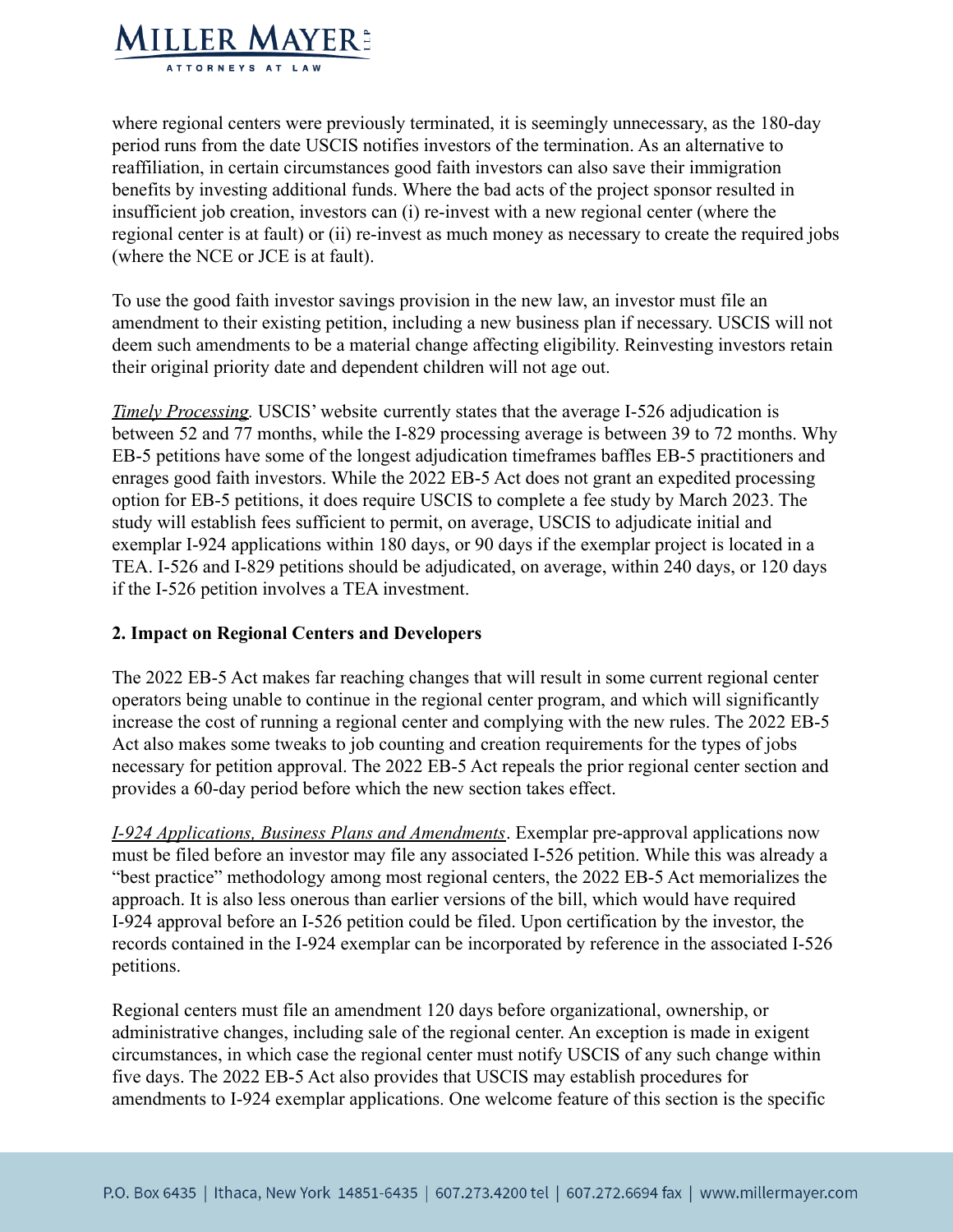

incorporation of any such approved amendment into pending I-526 and I-829 petitions, which should eliminate the need for interfiling by investors.

The 2022 EB-5 Act business plan requirements largely echo what is already required by the precedent AAO decision *Matter of Ho*,<sup>6</sup> with additional requirements, including, among other things, agent fees and compensation and a description of the services rendered in connection therewith. The business plan also must describe conflicts of interest that may exist among the regional center, NCE, JCE, principals and lawyers, disclosures that are typically already included in capital project securities documents. The 2022 EB-5 Act grants deference to prior business plan approvals for I-526 and I-829 petitions filed before the date of enactment. However, the exceptions to such deference in the new law are broader than what USCIS sets forth in its policy manual.<sup>7</sup>

*Job Creation.* Up to 90 percent of the job creation requirement can be satisfied from indirect jobs, meaning that every regional center project must now provide evidence of 10 percent direct job creation. This should not be particularly onerous, since accepted methodologies for counting direct jobs are accepted, as opposed to actual I-9 and payroll record evidence of direct jobs. Moreover, where direct jobs result from construction activity lasting less than two years (USCIS seemingly accepts that construction jobs lasting more than two years are permanent), such jobs can now be counted as direct jobs, but only the fraction of the two-year period that construction lasts. Previously, direct construction jobs were only counted where construction activity lasted more than two years. Indirect construction jobs, however, are now capped at 75% of the total job creation requirement. Tenant jobs may be included in the job count, provided the regional center can demonstrate that the tenant jobs did not previously exist and have not merely been relocated.

*Visa Set-asides, TEAs and Infrastructure.* Visa set asides were heavily negotiated by EB-5 stakeholders, with competing interests in rural, urban and infrastructure project designations. The 2022 EB-5 Act reflects this compromise, with 20 percent of all EB-5 green cards reserved for projects in rural areas, 10 percent in high unemployment areas, and 2 percent for "infrastructure projects." It remains to be seen if existing investors can claim a set-aside visa number based on a prior investment, or whether those numbers are reserved only for future investors. Of course, any prior project would need to qualify under the new category of "infrastructure" and high unemployment area TEAs that were previously designated by State officials. Whatever the case, regional centers are sure to structure projects that take advantage of these set asides and thus retrogression specific to these categories may occur quickly, depending on demand and specific country investment numbers. That rural area petitions are specifically prioritized ahead of other petitions will make the category even more attractive for investors seeking speedy adjudication.

In a blow to those that argue states know best which areas ought to qualify for lowered EB-5 investment amounts, the new law states that only the federal government can designate high unemployment TEAs. The methodology is the so-called "donut" approach, where the unemployment rate for the census tract in which the NCE is principally doing business, and any

 $6$  22 I. & N. Dec. 206 (AAO 1998).

<sup>7</sup> USCIS, 6 Policy Manual G.6, http://www.uscis.gov/policymanual/HTML/PolicyManual.html (last visited Mar. 15, 2022).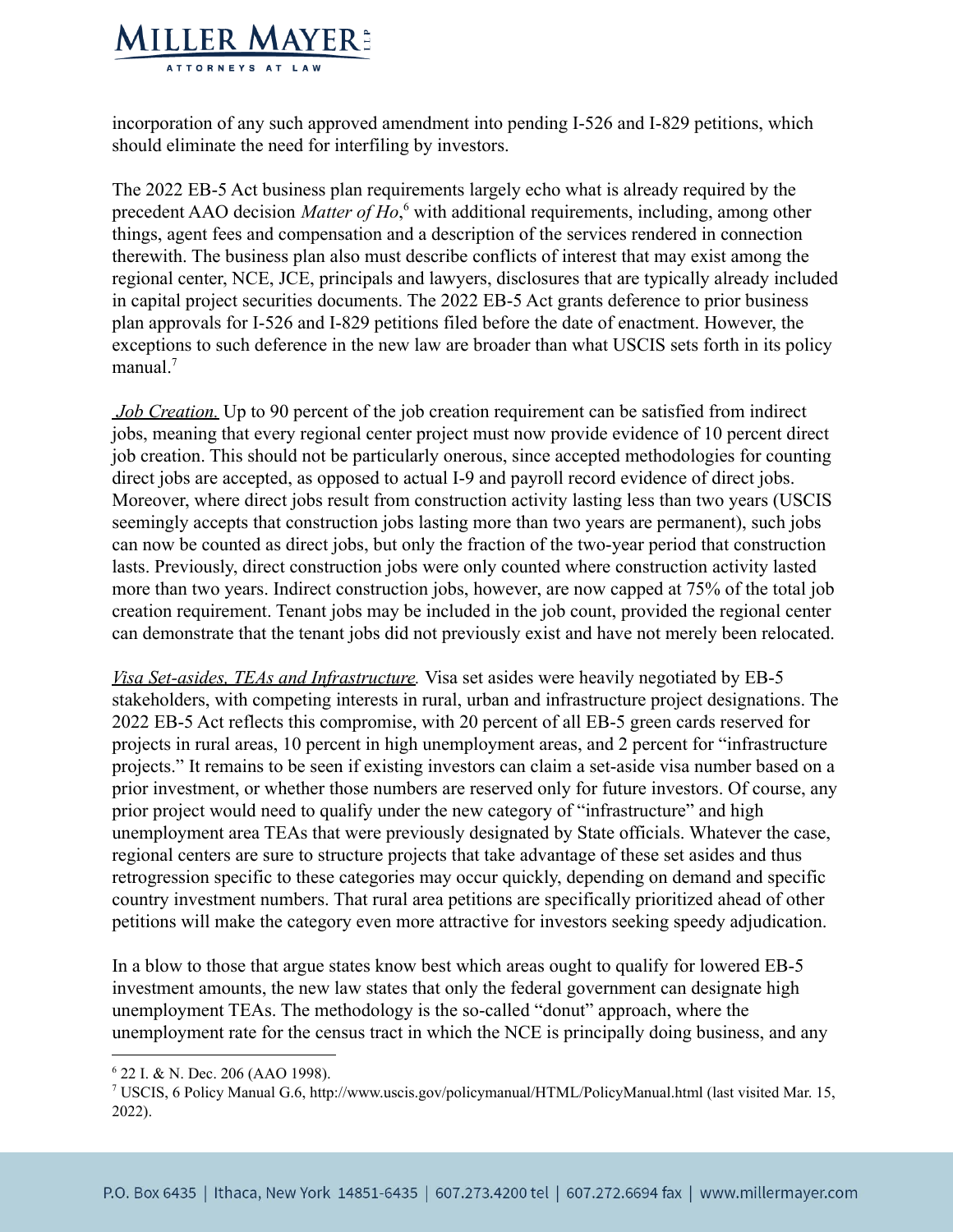

adjacent census tract, is 150 percent of the national average unemployment rate. The designation is valid for two years from the date of investment or the date of I-526 filing, and may be renewed for additional two-year periods. It remains to be seen whether USCIS will establish a separate procedure outside the typical I-924 exemplar pathway to enable regional centers to determine if a candidate investment project will qualify as a high unemployment TEA. While a qualified economist can analyze data to make a preliminary determination that a project location qualifies as a TEA, USCIS is the final arbiter. If TEA approval is essentially contingent on eventual I-924 exemplar approval, unnecessary uncertainty will exist for associated I-526 petitions filed after the I-924 application submission, but before its approval.

The USCIS, as opposed to any state or other official, will also determine whether a project meets the requirements to be classified as an infrastructure project. The 2022 EB-5 Act defines an infrastructure project as a capital investment project administered by a federal, state, or local governmental entity that is also the job-creating entity or new commercial enterprise. The project must be providing financing for maintaining, improving or constructing a public works project. Given the ambiguity in the infrastructure project definition, USCIS should establish a procedure by which regional centers can seek approval of an infrastructure project designation short of submitting an I-924 exemplar application.

*Redeployment*. The 2022 EB-5 Act codifies certain existing redeployment guidance. While it is unfortunate that investors must redeploy their funds and keep such funds at risk, even after the initial capital investment project is complete and full job creation has been achieved, the ability to do so "anywhere within the United States" is a significant improvement over the prior guidance that limited redeployment to the regional center's approved geography. The industry will have to wait for implementing regulations, but stakeholders advocating for investor rights should seek to maintain maximum flexibility in regulations for the types of investment that will satisfy the at-risk requirement. Stunningly, USCIS does not consider stock or bond investments to be at-risk, leaving open the possibility that investors will need to shoulder years of additional risk in projects or redeployment schemes not contemplated when they made their initial EB-5 investment.

*Auditing and Oversight*. Regional center oversight and compliance were arguably the principal congressional concerns in its push for legislative reform of the EB-5 regional center program. The broad scope of the 2022 EB-5 Act provisions affecting regional center operations is therefore not surprising. These changes will significantly increase the cost and complexity of operating a regional center and limit the people that can be involved with the EB-5 regional center program, including regional center principals and employees, EB-5 borrowers, and third-party promoters.

> ● **Audits and Record Keeping** – USCIS must audit regional centers at least once every five years. Regional center documentation relating to capital investment project, certifications, and investor petitions, among other things, must be preserved for five years.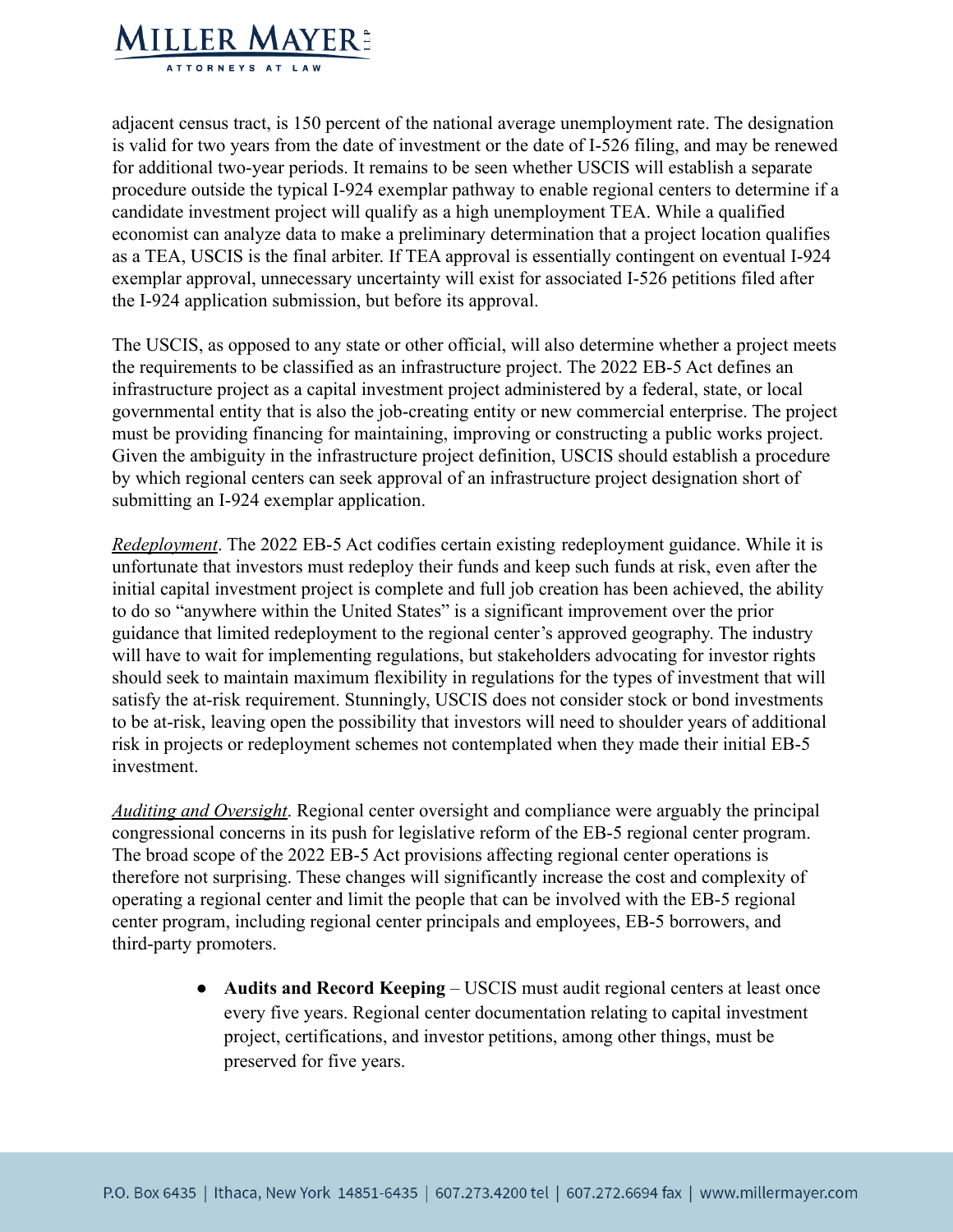## **MILLER MAYER:** TTORNEYS AT LAW

- **Annual Statements** This will likely be an expansion of the current I-924A annual reporting requirement. Regional centers must submit an annual statement detailing operational and commercial activities and data for the preceding fiscal year. Noncompliance will result in stiff sanctions, and potentially a suspension or permanent bar from participation in the regional center program. Furthermore, annual statements must be made available to investors within 30 days of a request. Though certain information may be redacted from the annual statement if it does not pertain to the investor, this obligation is a significant step towards greater transparency.
- **Securities Compliance Certifications** Before USCIS will approve any I-924 for initial designation or amendment, regional centers must undertake a due diligence investigation to ensure that the regional center and any individual "associated" with the regional center comply with U.S. securities laws. The 2022 EB-5 Act defines persons associated with the regional center to include the regional center and any NCE, "affiliated" JCE or securities issuer associated with the regional center, as well as regional center and NCE owners, officers, directors, managers, partners, agent, employees, promoters, and attorneys. USCIS has the opportunity to further clarify and add to this list in its implementing regulations.
- **Requirements for Persons Involved with a Regional Center** No person may be "involved" with a regional center, NCE, or JCE if the person has a criminal or civil conviction involving fraud or been imprisoned for more than one year. Also excluded are any persons who are subject to an order or suspension from federal or state securities commission or similar regulatory authorities during the term of such order. There are further restrictions for persons deemed to have engaged in drug trafficking, theft, espionage, money laundering, and other major crimes. The new law defines "involved" broadly as a person who has substantive authority to make management decisions regarding the funds raised in the course of an EB-5 capital investment project.
- **Fund Administration** While misappropriation of EB-5 investor funds by regional centers is rare, it has dominated much of the bad press surrounding the regional center program. The 2022 EB-5 Act establishes strict parameters for handling EB-5 capital. Specifically, regional centers must establish "separate" bank accounts, presumably for each capital investment project or NCE. Moreover, the NCE must retain an independent "fund administrator," who must be a CPA, attorney, or broker-dealer. The fund administrator must oversee and be co-signatory on transactions in the separate account. In addition, the fund administrator must make information about the account available periodically to individual investors. The new rules provide an exception if an NCE or affiliated JCE is a broker-dealer, or if the NCE commissions an annual financial audit conducted in accordance with generally accepted accounting principles.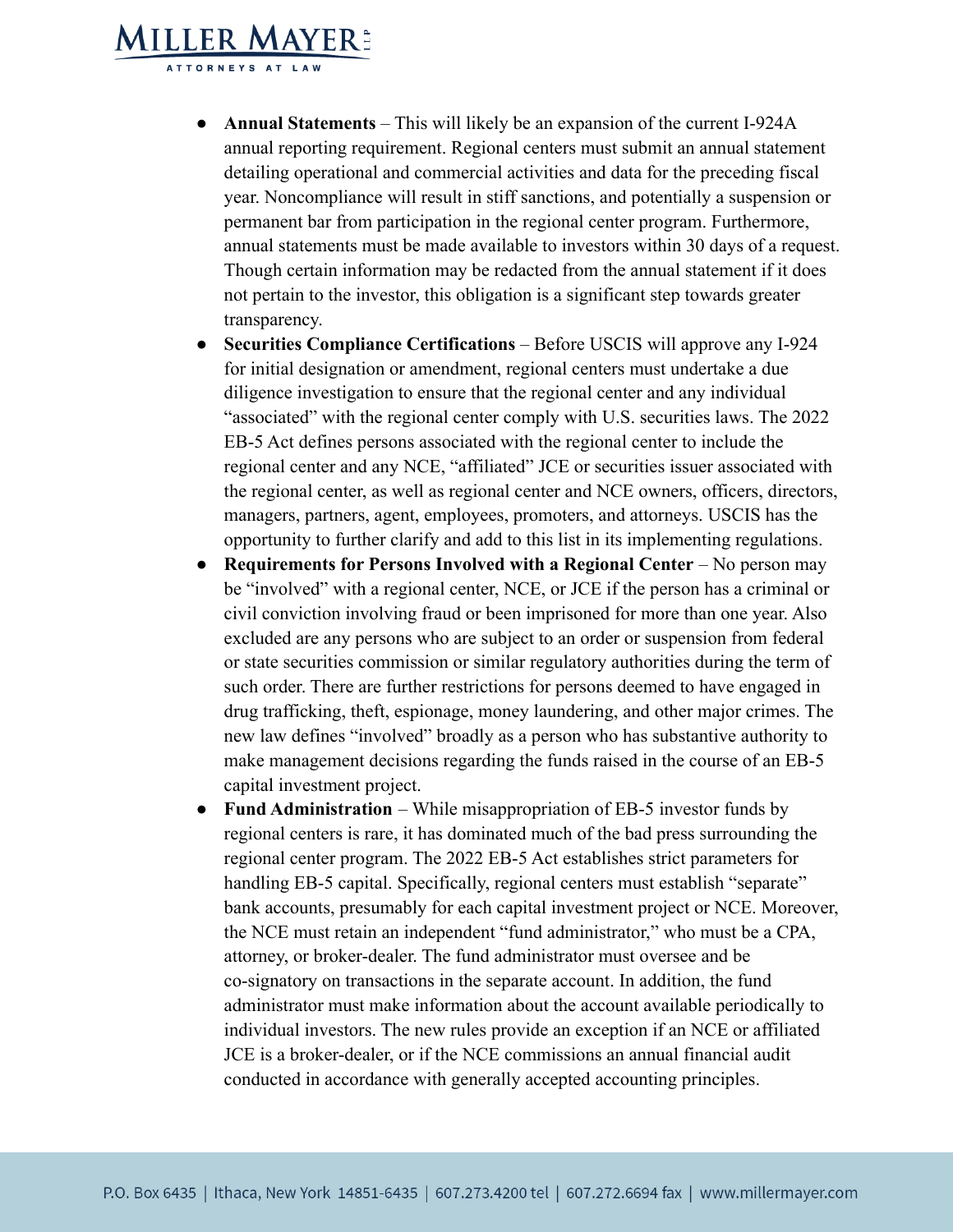# **MILLER MAYER:** TTORNEYS AT LAV

● **EB**-**5 Integrity Fund** – This fund will be used to pay for ongoing USCIS compliance activities. It requires USCIS to use at least one-third of the amount deposited into the fund to monitor and investigate "program-related events and promotional activities" and investor compliance with source of funds rules. Perhaps USCIS will attend and participate in overseas events sponsored by industry trade groups and organizations. On occasion, site visits have been conducted to individuals and business associated with an investor's source of funds. Under the new law, such visits may increase. The balance of the funds may be used more generally to investigate fraud or other crimes in the United States, to conduct site visits and audits, and other compliance monitoring USCIS may specify in implementing regulations. If a regional center has 20 or fewer investors in the preceding fiscal year, it must pay a fee of \$10,000 into the integrity fund. Otherwise, the annual fee due is \$20,000. Other sources of funding for the integrity fund include a \$1,000 fee filed with each I-526 petition, as well as penalties that may be assessed under other provision of the 2022 EB-5 Act. If even half of the currently approved regional centers remain active, USCIS will have quite a war chest at its disposal.

## **3. Impact on Promoters and Foreign Migration Agents**

The 2022 EB-5 Act specifically imposes requirements on migration agents. This means that USCIS will significantly expand its jurisdiction to foreign entities that wish to participate in the marketing of capital investment projects offered under the regional center program. The requirements are extensive and onerous and will include disclosure obligations on fees and payments previously referenced, in most instances, in general offering disclosure documents.

All promoters must individually register with USCIS, providing information contact information and confirmation that a written agreement exists between the promoter and the regional center, NCE, or affiliated JCE. The new law defines an "affiliated JCE" as a JCE controlled, managed, or owned by any individuals involved with the regional center. USCIS may at its discretion make this information publicly available. In addition, promoters must certify compliance with the same requirements listed above for persons permitted to be involved with the regional center, and must certify that the promoter has guidelines in place for accurately presenting information to clients about visa processing, such as timing and age-out risks arising from retrogression. USCIS may suspend or permanently bar promoters for noncompliance.

Fee arrangements (fees, ongoing interests, and other compensation) between the regional center and the promoter must be disclosed, and the disclosure must be signed by investors and included in I-526 petition submissions. This is an unprecedented level of transparency that will significantly affect relationships and promoter compensation structures in the EB-5 industry.

The 2022 EB-5 Act also specifically bars foreign governments from any direct or indirect involvement in the ownership or administration of regional centers, NCEs, or JCEs. This broad